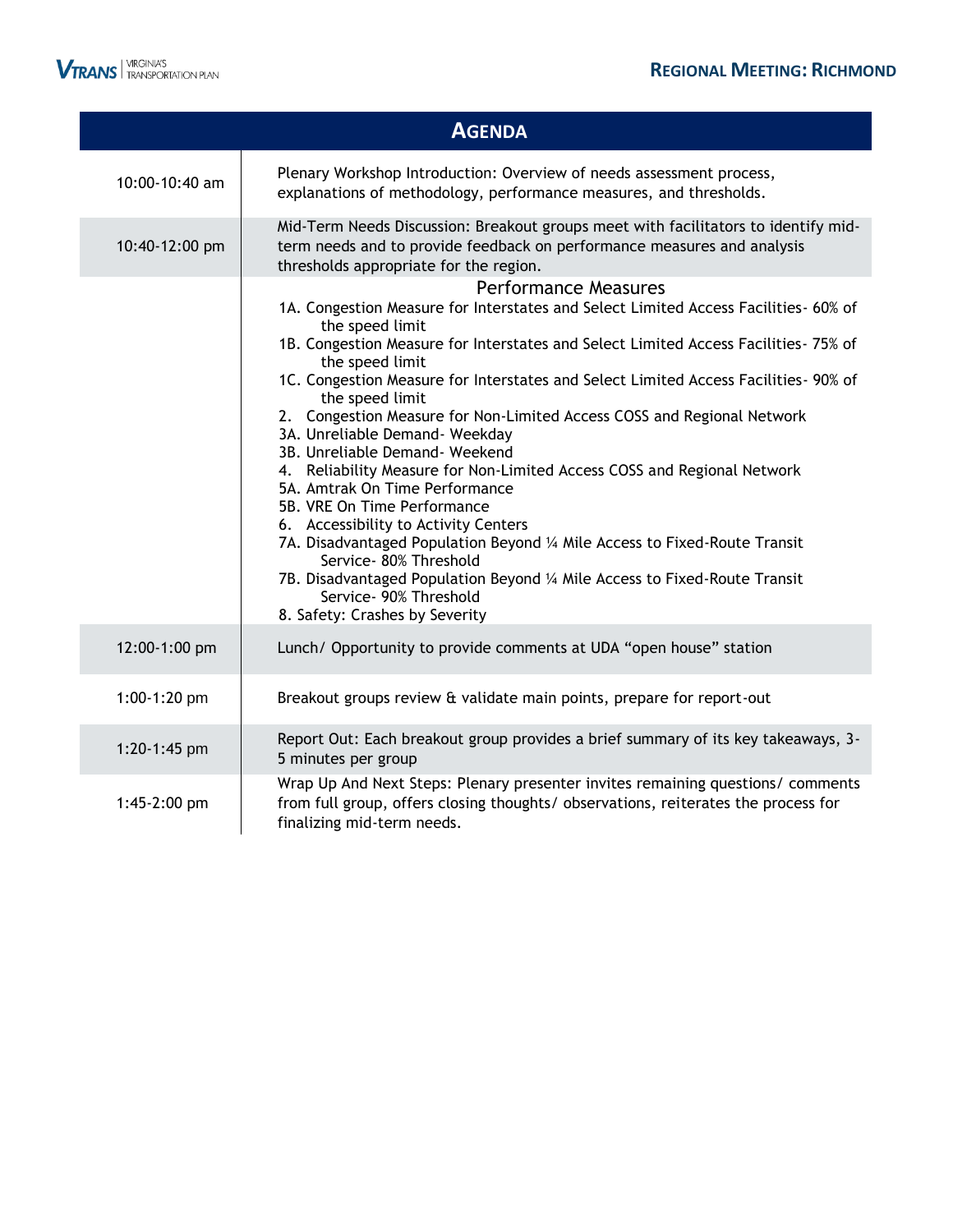**1**

# **SUMMARY OF TRANSPORTATION RELATED PLANS/STUDIES**

| <b>Name of Plan</b> | <b>Agency</b>     | <b>Date</b><br><b>Published</b>                                                                         | <b>Vision</b>                                                                                                                                                                                                                                      | <b>Goals</b>                                                                                                                                                                | <b>Objectives/Strategies</b>                                                                                                                                                                                                                                                                                                                                          | <b>Performance Measures</b> |                                                                                                                              |                                                                                                                                                                                                                               |  |
|---------------------|-------------------|---------------------------------------------------------------------------------------------------------|----------------------------------------------------------------------------------------------------------------------------------------------------------------------------------------------------------------------------------------------------|-----------------------------------------------------------------------------------------------------------------------------------------------------------------------------|-----------------------------------------------------------------------------------------------------------------------------------------------------------------------------------------------------------------------------------------------------------------------------------------------------------------------------------------------------------------------|-----------------------------|------------------------------------------------------------------------------------------------------------------------------|-------------------------------------------------------------------------------------------------------------------------------------------------------------------------------------------------------------------------------|--|
| <b>Plan2040</b>     | <b>RRTPO</b>      | 10/6/2016                                                                                               | The 2040 Metropolitan Transportation<br>Plan (plan2040) is a regional, multimodal<br>transportation planning document that<br>typically has a 20-year horizon<br>and is updated on a five year cycle based<br>on air quality conformity standards. | Provide for transportation system connections to areas of<br>employment density and key activity centers, with an<br>emphasis on connecting to areas of high poverty rates. | Access to employment and activity centers was<br>given 10 points in the scoring framework; 5<br>points each to improving access to employment<br>centers and increasing accessibility to key<br>regional activity centers with an emphasis on<br>areas with high poverty rates.                                                                                       |                             |                                                                                                                              |                                                                                                                                                                                                                               |  |
|                     |                   | plan2040 takes into account future<br>needs for roads, bicycle and pedestrian                           | Prioritize project alternatives that protect and enhance<br>the region's natural resources.                                                                                                                                                        | 10 points were given to the scoring framework<br>for environmental issues.                                                                                                  |                                                                                                                                                                                                                                                                                                                                                                       |                             |                                                                                                                              |                                                                                                                                                                                                                               |  |
|                     |                   |                                                                                                         | facilities, transit, freight and passenger<br>rail, ports and marine facilities, and air<br>travel. This document was formerly<br>known as the Long-Range Transportation                                                                           | Plan (LRTP) before federal legislation                                                                                                                                      |                                                                                                                                                                                                                                                                                                                                                                       |                             | Enhance freight corridors and intermodal connections to<br>facilitate goods movement into, within, and out of the<br>region. | Freight mobility projects were given 10 points in<br>the weighting and scoring framework; 5 points<br>each for improving the regional multimodal<br>freight network and improving access to freight-<br>intensive facilities. |  |
|                     | changed the name. | Implement technologies to improve travel times and<br>support the ease of travel throughout the region. | Multimodal connectivity goals were given 10<br>points in the weighted scoring of projects; 2.5                                                                                                                                                     |                                                                                                                                                                             |                                                                                                                                                                                                                                                                                                                                                                       |                             |                                                                                                                              |                                                                                                                                                                                                                               |  |
|                     |                   |                                                                                                         |                                                                                                                                                                                                                                                    | Improve accessibility and interconnectivity of various<br>transportation modes for all system users.                                                                        | points each for introducing new connections,<br>eliminating barriers, implementing complete<br>streets, and improving public transportation.                                                                                                                                                                                                                          |                             |                                                                                                                              |                                                                                                                                                                                                                               |  |
|                     |                   |                                                                                                         |                                                                                                                                                                                                                                                    | Support transportation investments that meet the needs<br>of existing and future land use and development patterns.                                                         | Transportation and land use issues were given a<br>weighted scoring of 15 points; 3.75 points each<br>for promoting infill development or brownfield<br>redevelopment, reducing per capita VMT,<br>improving or supporting transportation<br>infrastructure in existing or planned growth<br>areas, and promoting walking or bike-friendly,<br>mixed-use development. |                             |                                                                                                                              |                                                                                                                                                                                                                               |  |
|                     |                   |                                                                                                         |                                                                                                                                                                                                                                                    | Ensure that existing transportation infrastructure and<br>facilities achieve a consistent state of good repair.                                                             | Congestion mitigation projects were given 15<br>points in the project scoring framework.                                                                                                                                                                                                                                                                              |                             |                                                                                                                              |                                                                                                                                                                                                                               |  |
|                     |                   |                                                                                                         |                                                                                                                                                                                                                                                    | Provide for transportation improvements that increase<br>safety and security for all system users                                                                           | Preservation and maintenance of existing<br>infrastructure was given 10 points during the<br>scoring of projects; 3.33 points each for<br>promoting the useful life of transportation<br>systems and infrastructure, prolonging the<br>useful life of bridges, and prolonging the useful<br>life of transportation facilities and vehicles.                           |                             |                                                                                                                              |                                                                                                                                                                                                                               |  |
|                     |                   |                                                                                                         |                                                                                                                                                                                                                                                    | Support transportation investments that meet the needs<br>of existing and future land use and development patterns.                                                         | 10 points were given to issues of safety and<br>security in the weighted scoring of projects.<br>3.33 points each for reducing injury and fatality<br>rates, reducing non-motorized crashes, and<br>improving transportation system security.                                                                                                                         |                             |                                                                                                                              |                                                                                                                                                                                                                               |  |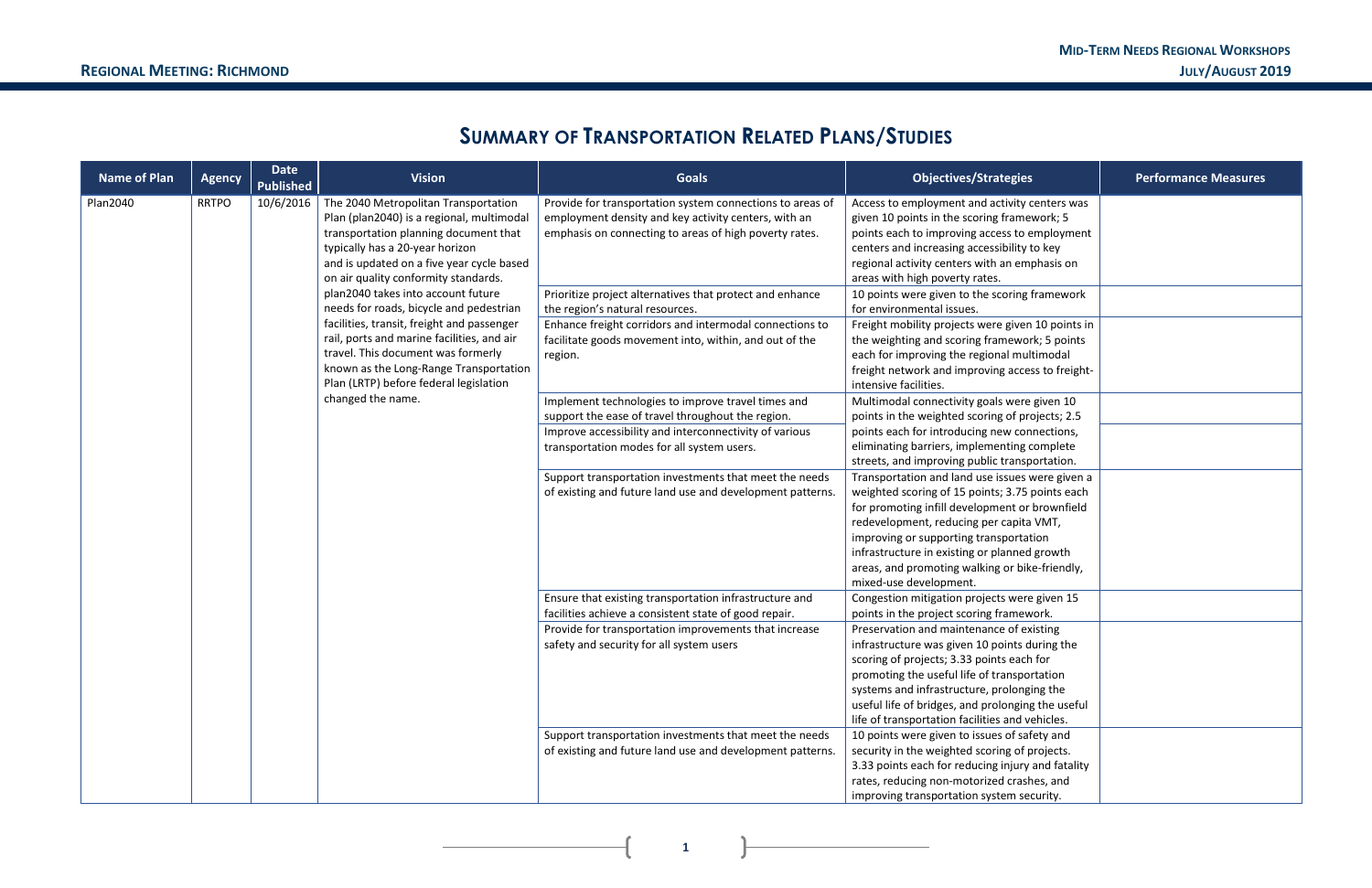### **MID-TERM NEEDS REGIONAL WORKSHOPS REGIONAL MEETING: RICHMOND JULY/AUGUST 2019**

 $\mathbf{R}$ 

 $\mathbf{I}$ 

| <b>Name of Plan</b>                                                                    | <b>Agency</b> | Date<br><b>Published</b> | <b>Vision</b>                                                                                                                                                             | <b>Goals</b>                                                                                                                                                                                          | <b>Objectives/Strategies</b>                                                                                                                                                                                                                     | <b>Performance Measures</b>                                                                                                                  |                                                                                                         |  |  |  |                                                                                                                                                              |                                                                                                                                                                                                                                                                                               |  |  |                                                                                                                                                                                                       |                                                                                                                                                     |  |
|----------------------------------------------------------------------------------------|---------------|--------------------------|---------------------------------------------------------------------------------------------------------------------------------------------------------------------------|-------------------------------------------------------------------------------------------------------------------------------------------------------------------------------------------------------|--------------------------------------------------------------------------------------------------------------------------------------------------------------------------------------------------------------------------------------------------|----------------------------------------------------------------------------------------------------------------------------------------------|---------------------------------------------------------------------------------------------------------|--|--|--|--------------------------------------------------------------------------------------------------------------------------------------------------------------|-----------------------------------------------------------------------------------------------------------------------------------------------------------------------------------------------------------------------------------------------------------------------------------------------|--|--|-------------------------------------------------------------------------------------------------------------------------------------------------------------------------------------------------------|-----------------------------------------------------------------------------------------------------------------------------------------------------|--|
| 9/1/2004<br><b>Richmond Regional</b><br><b>RRTPO</b><br>Bicycle and<br>Pedestrian Plan |               |                          | To develop a bicycle and pedestrian plan<br>for the Richmond region that shall be<br>available for use by local, regional, and<br>state agencies as a guide in developing | increase the overall number of people who regularly<br>bicycle and/or walk in the Richmond region                                                                                                     | Establish a regional network of roadways,<br>sidewalks, and shared use paths that will serve<br>bicycling and walking needs in the Richmond<br>region                                                                                            |                                                                                                                                              |                                                                                                         |  |  |  |                                                                                                                                                              |                                                                                                                                                                                                                                                                                               |  |  |                                                                                                                                                                                                       |                                                                                                                                                     |  |
|                                                                                        |               |                          | and promoting safe and convenient<br>facilities and services oriented toward<br>bicycling and walking.                                                                    | increase public awareness of bicycling and walking as<br>viable modes of transportation                                                                                                               | Use the pedestrian nodes and corridors<br>identified in this plan to guide and focus<br>pedestrian improvements and planning in the<br>region                                                                                                    |                                                                                                                                              |                                                                                                         |  |  |  |                                                                                                                                                              |                                                                                                                                                                                                                                                                                               |  |  |                                                                                                                                                                                                       |                                                                                                                                                     |  |
|                                                                                        |               |                          |                                                                                                                                                                           | promote rights and responsibilities of pedestrians,<br>bicyclists, and motorists in a shared transportation<br>network while improving safety and enforcement                                         | Develop a regional sign system for select<br>network routes that is easily and quickly<br>understood by bicyclists and pedestrians, and<br>serves both transportation and recreation<br>oriented trips.                                          |                                                                                                                                              |                                                                                                         |  |  |  |                                                                                                                                                              |                                                                                                                                                                                                                                                                                               |  |  |                                                                                                                                                                                                       |                                                                                                                                                     |  |
|                                                                                        |               |                          |                                                                                                                                                                           |                                                                                                                                                                                                       |                                                                                                                                                                                                                                                  | ensure bicycle and pedestrian accommodations are<br>considered in a balanced approach to planning and<br>funding transportation improvements | Establish connected routes within the regional<br>network for development as bicycle touring<br>routes. |  |  |  |                                                                                                                                                              |                                                                                                                                                                                                                                                                                               |  |  |                                                                                                                                                                                                       |                                                                                                                                                     |  |
|                                                                                        |               |                          |                                                                                                                                                                           | create additional physical activity opportunities in our<br>community, increasing physical and mental wellness, as<br>well as improving air quality for all                                           | Continue and complete development of the<br>planned Virginia Capital Trail.                                                                                                                                                                      |                                                                                                                                              |                                                                                                         |  |  |  |                                                                                                                                                              |                                                                                                                                                                                                                                                                                               |  |  |                                                                                                                                                                                                       |                                                                                                                                                     |  |
|                                                                                        |               |                          |                                                                                                                                                                           | provide improved opportunity and access for walking<br>and bicycling to all residents                                                                                                                 | Integrate Interstate Bicycle Routes 1 and 76<br>within the region.                                                                                                                                                                               |                                                                                                                                              |                                                                                                         |  |  |  |                                                                                                                                                              |                                                                                                                                                                                                                                                                                               |  |  |                                                                                                                                                                                                       |                                                                                                                                                     |  |
|                                                                                        |               |                          |                                                                                                                                                                           |                                                                                                                                                                                                       |                                                                                                                                                                                                                                                  |                                                                                                                                              |                                                                                                         |  |  |  |                                                                                                                                                              |                                                                                                                                                                                                                                                                                               |  |  | encourage the design, finance, and construction of<br>transportation facilities that provide safe, secure, and<br>efficient linkages for bicyclists and pedestrians throughout<br>the Richmond region | Develop plans to upgrade, extend, and study<br>existing and proposed shared-use paths that<br>are identified to be part of the regional<br>network. |  |
|                                                                                        |               |                          |                                                                                                                                                                           |                                                                                                                                                                                                       |                                                                                                                                                                                                                                                  |                                                                                                                                              |                                                                                                         |  |  |  | stimulate local economies by providing safe and efficient<br>bicycle and pedestrian connectivity between businesses,<br>tourism, and recreation destinations | Implement a series of demonstration projects in<br>high impact areas within this network to<br>feature a variety of bicycle and pedestrian<br>facility types and emerging design treatments<br>and to build support for plan implementation<br>among elected officials, business leaders, and |  |  |                                                                                                                                                                                                       |                                                                                                                                                     |  |
|                                                                                        |               |                          |                                                                                                                                                                           |                                                                                                                                                                                                       | the public.                                                                                                                                                                                                                                      |                                                                                                                                              |                                                                                                         |  |  |  |                                                                                                                                                              |                                                                                                                                                                                                                                                                                               |  |  |                                                                                                                                                                                                       |                                                                                                                                                     |  |
|                                                                                        |               |                          | encourage safe riding and walking practices on roads,<br>byways, and trails in the Richmond region                                                                        | Provide bicycle and pedestrian access across<br>major barriers by improving existing crossings<br>and developing new crossings at key locations.                                                      |                                                                                                                                                                                                                                                  |                                                                                                                                              |                                                                                                         |  |  |  |                                                                                                                                                              |                                                                                                                                                                                                                                                                                               |  |  |                                                                                                                                                                                                       |                                                                                                                                                     |  |
| Richmond and<br>Petersburg<br>Coordinated                                              | <b>RRTPO</b>  | 6/1/2014                 |                                                                                                                                                                           | Build relationships between vendors to institute a regional<br>transit network; Improved coordination between<br>transportation providers                                                             | Continue to support and maintain capital needs<br>of existing coordinated human service/public<br>transportation providers                                                                                                                       |                                                                                                                                              |                                                                                                         |  |  |  |                                                                                                                                                              |                                                                                                                                                                                                                                                                                               |  |  |                                                                                                                                                                                                       |                                                                                                                                                     |  |
| <b>Human Services</b><br><b>Mobility Plan</b>                                          |               |                          |                                                                                                                                                                           | Expand services: Fixed route service to employment areas,<br>especially growing suburban locations, weekend service<br>throughout region. Greater midday service. Shorter and<br>more frequent trips. | Increase the availability, affordability, reliability<br>and inclusiveness of demand response and<br>specialized transportation services to provide<br>additional trips for seniors, people with<br>disabilities, and people with lower incomes. |                                                                                                                                              |                                                                                                         |  |  |  |                                                                                                                                                              |                                                                                                                                                                                                                                                                                               |  |  |                                                                                                                                                                                                       |                                                                                                                                                     |  |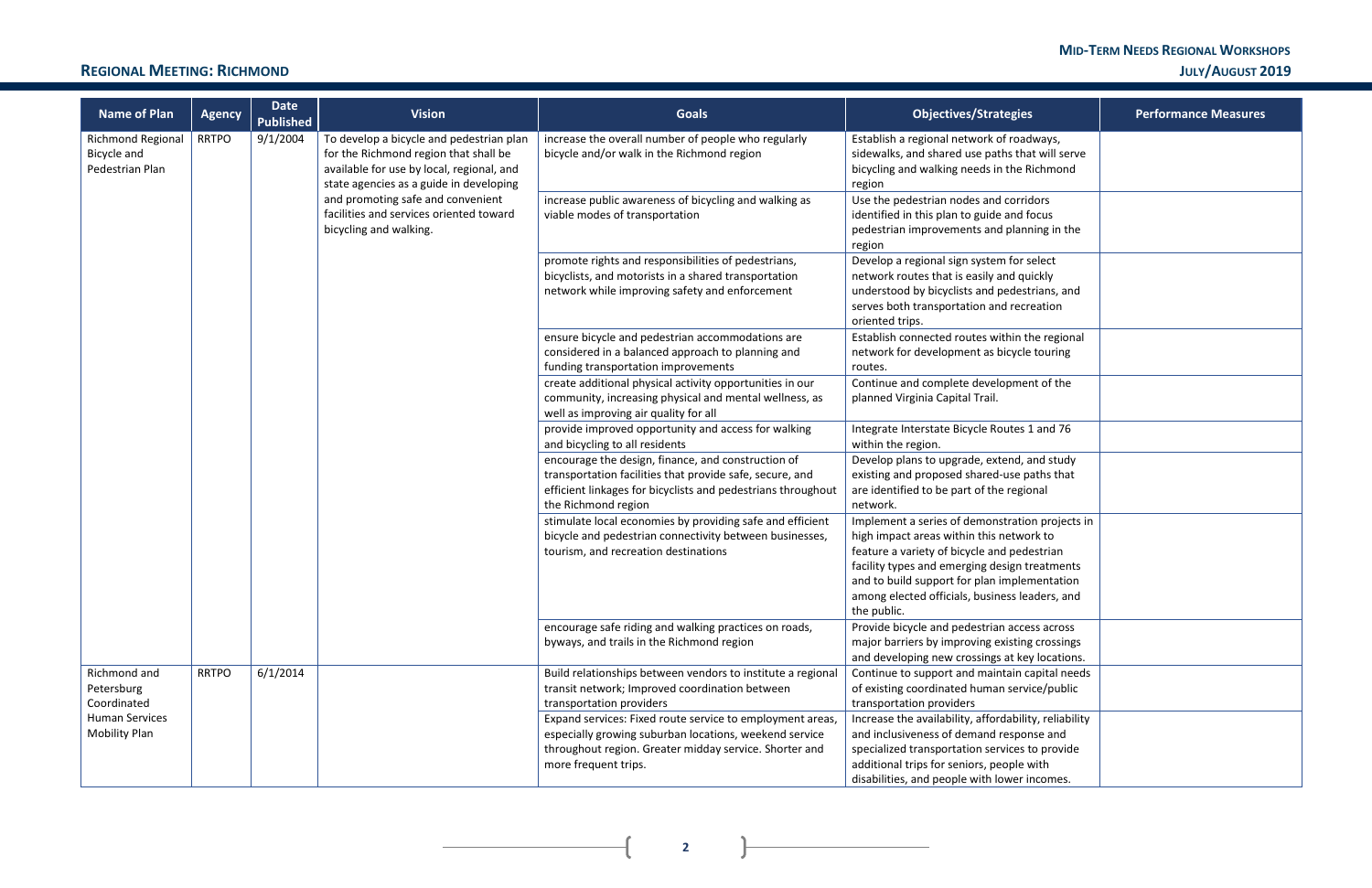### **MID-TERM NEEDS REGIONAL WORKSHOPS REGIONAL MEETING: RICHMOND JULY/AUGUST 2019**

**3**

| <b>Name of Plan</b>        | <b>Agency</b> | <b>Date</b><br><b>Published</b> | <b>Vision</b>                           | <b>Goals</b>                                                                                                                                                                                                                                                                                                                            | <b>Objectives/Strategies</b>                                                                       | <b>Performance Measures</b>           |
|----------------------------|---------------|---------------------------------|-----------------------------------------|-----------------------------------------------------------------------------------------------------------------------------------------------------------------------------------------------------------------------------------------------------------------------------------------------------------------------------------------|----------------------------------------------------------------------------------------------------|---------------------------------------|
|                            |               |                                 |                                         | Increase accessibility at major destinations including<br>hospitals and shopping centers, i.e. buses cannot go<br>through the roundabout at Henrico Hospital, and the<br>clearance is too low for accessible vehicles; fixed-route<br>buses also stop at the parking lot at Stony Point Mall<br>instead of driving to a major entrance. | Bring new funding partners to public<br>transit/human service transportation                       |                                       |
| <b>Greater RVA</b>         | <b>RRTPO</b>  | 1/1/2016                        | By 2040, transit will connect the       |                                                                                                                                                                                                                                                                                                                                         | Collaborate with neighboring jurisdictions to                                                      | Ridership: boardings and linked trips |
| <b>Transit Vision Plan</b> |               |                                 | Richmond region through an efficient,   |                                                                                                                                                                                                                                                                                                                                         | prioritize corridors for TOD investment, and                                                       |                                       |
|                            |               |                                 | reliable, seamless and sustainably-     |                                                                                                                                                                                                                                                                                                                                         | create a shared corridor master plan vision                                                        |                                       |
|                            |               |                                 | funded system that benefits everyone by |                                                                                                                                                                                                                                                                                                                                         | Develop corridor-specific land use plans that                                                      | Population near transit               |
|                            |               |                                 | enabling economic growth, promoting     |                                                                                                                                                                                                                                                                                                                                         | direct future development into Multimodal                                                          |                                       |
|                            |               |                                 | livable and walkable transit-oriented   |                                                                                                                                                                                                                                                                                                                                         | Centers around future transit stations                                                             |                                       |
|                            |               |                                 | development, expanding access to jobs   |                                                                                                                                                                                                                                                                                                                                         | For recommended BRT routes that have no bus                                                        | Jobs near transit                     |
|                            |               |                                 | and services, and strengthening         |                                                                                                                                                                                                                                                                                                                                         | service today, consider short-term actions to                                                      |                                       |
|                            |               |                                 | multimodal access within and beyond     |                                                                                                                                                                                                                                                                                                                                         | begin fixed route service in these corridors. This                                                 |                                       |
|                            |               |                                 | our region.                             |                                                                                                                                                                                                                                                                                                                                         | will build ridership and, if ridership is strong,                                                  |                                       |
|                            |               |                                 |                                         |                                                                                                                                                                                                                                                                                                                                         | help make the case for BRT investments.                                                            |                                       |
| <b>Richmond Regional</b>   | <b>RRTPO</b>  | 12/1/2016                       |                                         | Develop regional objectives                                                                                                                                                                                                                                                                                                             | Demand Management Strategies which focus                                                           | Travel times to work                  |
| <b>TPO Congestion</b>      |               |                                 |                                         | Define the CMP network                                                                                                                                                                                                                                                                                                                  | on providing more transportation options                                                           |                                       |
| Management                 |               |                                 |                                         |                                                                                                                                                                                                                                                                                                                                         | by promoting the use of alternative modes,                                                         |                                       |
| Process                    |               |                                 |                                         |                                                                                                                                                                                                                                                                                                                                         | managing and pricing assets, altering work                                                         |                                       |
|                            |               |                                 |                                         |                                                                                                                                                                                                                                                                                                                                         | patterns, and influencing land use                                                                 |                                       |
|                            |               |                                 |                                         | Develop multimodal performance measures                                                                                                                                                                                                                                                                                                 | Traffic Operations Strategies which focus on                                                       | Distance to jobs                      |
|                            |               |                                 |                                         | Collect data/monitor system performance                                                                                                                                                                                                                                                                                                 | increasing the efficiencies of the roadway                                                         |                                       |
|                            |               |                                 |                                         |                                                                                                                                                                                                                                                                                                                                         | network through the use of intelligent                                                             |                                       |
|                            |               |                                 |                                         |                                                                                                                                                                                                                                                                                                                                         | transportation systems (ITS)                                                                       |                                       |
|                            |               |                                 |                                         | Analyze congestion problems and needs                                                                                                                                                                                                                                                                                                   | Public Transportation Strategies which focus on                                                    | Means of transportation to work       |
|                            |               |                                 |                                         |                                                                                                                                                                                                                                                                                                                                         | improving transit service and coverage                                                             |                                       |
|                            |               |                                 |                                         |                                                                                                                                                                                                                                                                                                                                         | and rely on transportation demand                                                                  |                                       |
|                            |               |                                 |                                         |                                                                                                                                                                                                                                                                                                                                         | management (TDM) and ITS<br>Road Capacity Strategies which focus on adding   Annual hours of delay |                                       |
|                            |               |                                 |                                         | Identify, assess, program, and implement strategies                                                                                                                                                                                                                                                                                     |                                                                                                    |                                       |
|                            |               |                                 |                                         | Evaluate strategy effectiveness                                                                                                                                                                                                                                                                                                         | a capacity to the roadway network through<br>redesign and new construction                         |                                       |
| Richmond/Tri-              | <b>RRTPO</b>  | 5/13/2010                       |                                         | Alternative employment of roundabouts versus traditional                                                                                                                                                                                                                                                                                | Roundabout design                                                                                  |                                       |
| <b>Cities Regional</b>     |               |                                 |                                         | signalized intersections                                                                                                                                                                                                                                                                                                                | Signage practices                                                                                  |                                       |
| Intermodal                 |               |                                 |                                         | Resolve capacity constraints and road surface issues on I-                                                                                                                                                                                                                                                                              | Asset management practices                                                                         |                                       |
| <b>Strategies Study</b>    |               |                                 |                                         | 64 and I-95                                                                                                                                                                                                                                                                                                                             | Truck route plan                                                                                   |                                       |
|                            |               |                                 |                                         |                                                                                                                                                                                                                                                                                                                                         | General road design                                                                                |                                       |
|                            |               |                                 |                                         |                                                                                                                                                                                                                                                                                                                                         |                                                                                                    |                                       |
|                            |               |                                 |                                         | Alternative to Deepwater Terminal Road should be<br>explored for surface improvement                                                                                                                                                                                                                                                    | Revenue capture strategies                                                                         |                                       |
|                            |               |                                 |                                         |                                                                                                                                                                                                                                                                                                                                         | Container-trailer on barge service                                                                 |                                       |
|                            |               |                                 |                                         | Improve I-95 access for eastbound traffic                                                                                                                                                                                                                                                                                               | Future land use associated policies                                                                |                                       |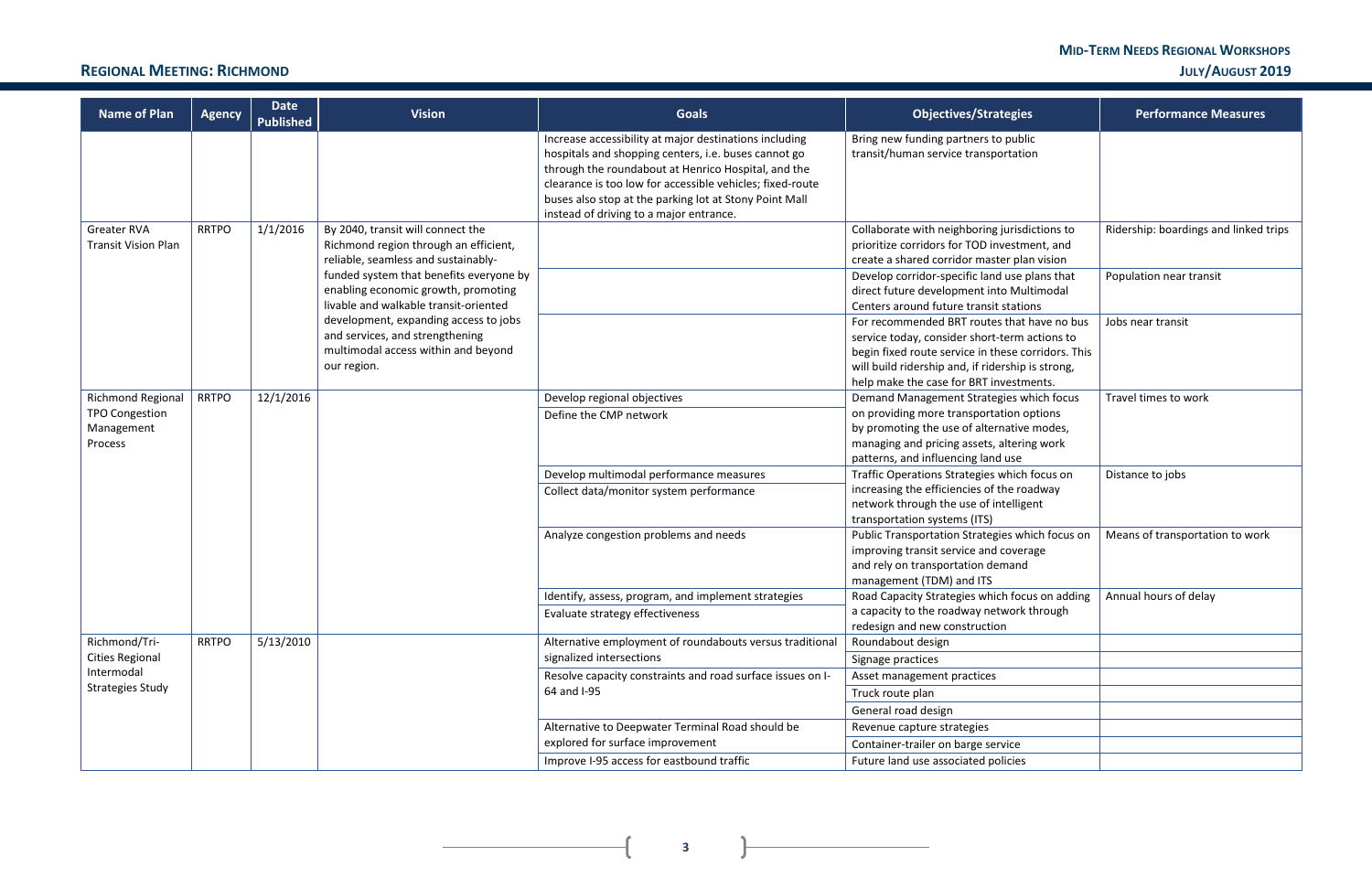### **MID-TERM NEEDS REGIONAL WORKSHOPS REGIONAL MEETING: RICHMOND JULY/AUGUST 2019**

| ometric<br>straightening<br>e and local<br>ector. |  |
|---------------------------------------------------|--|
|                                                   |  |
| d widening                                        |  |
|                                                   |  |
|                                                   |  |
|                                                   |  |
| rove roads to                                     |  |
|                                                   |  |
|                                                   |  |

**4**

| Virginia Central       | <b>VDOT</b>  | 6/23/2009 | The Virginia Central Region (CR) ITS      |                                                             |                                                 |
|------------------------|--------------|-----------|-------------------------------------------|-------------------------------------------------------------|-------------------------------------------------|
| Region ITS             |              |           | Architecture is a blueprint for the       |                                                             |                                                 |
| Architecture           |              |           | deployment of ITS in the region           |                                                             |                                                 |
| Implementation         |              |           |                                           |                                                             |                                                 |
| Plan                   |              |           |                                           |                                                             |                                                 |
| <b>Richmond Region</b> | <b>RRPDC</b> | 6/14/2018 | The Richmond Regional Planning District   | Access to Employment: Provide for transportation            | Reconstruct road to address geometric           |
| Rural Long-Range       |              |           | Commission's (RRPDC) 2040 Rural Long      | system connections to areas of employment density           | deficiencies; improve safety by straightening   |
| Transportation         |              |           | Range Plan (2040 RLRP) is a visioning     | and key activity centers, with an emphasis on               | curves and widening to the state and local      |
| Plan                   |              |           | document developed as a transportation    | connecting to areas of high poverty rates.                  | standards for a rural major collector.          |
|                        |              |           | planning resource for RRPDC's rural area  | Safety & Security: Provide for transportation               |                                                 |
|                        |              |           | jurisdictions of Charles City, Goochland, | improvements that increase safety and security for system   |                                                 |
|                        |              |           | New Kent and Powhatan counties.           | users.                                                      |                                                 |
|                        |              |           |                                           | Congestion Mitigation: Support transportation system        | Intersection improvements, road widening        |
|                        |              |           |                                           | improvements that address existing and expected future      |                                                 |
|                        |              |           |                                           | traffic congestion                                          |                                                 |
|                        |              |           |                                           | Multimodal Connectivity: Improve accessibility and          |                                                 |
|                        |              |           |                                           | interconnectivity of various transportation modes for all   |                                                 |
|                        |              |           |                                           | system users.                                               |                                                 |
|                        |              |           |                                           | System Reliability: Implement technologies and programs     |                                                 |
|                        |              |           |                                           | to improve travel times and support the ease of travel      |                                                 |
|                        |              |           |                                           | throughout the region.                                      |                                                 |
|                        |              |           |                                           | Freight Mobility: Enhance freight corridors and intermodal  |                                                 |
|                        |              |           |                                           | connections to facilitate goods movement into, within and   |                                                 |
|                        |              |           |                                           | out of the region.                                          |                                                 |
|                        |              |           |                                           | Preservation & Maintenance: Ensure that existing            | Install pedestrian facilities, improve roads to |
|                        |              |           |                                           | transportation infrastructure and facilities achieve a      | state and local standards                       |
|                        |              |           |                                           | consistent state of good repair.                            |                                                 |
|                        |              |           |                                           | Environment & Air Quality: Provide for project alternatives |                                                 |
|                        |              |           |                                           | that protect and enhance the region's natural resources.    |                                                 |
|                        |              |           |                                           | Transportation & Land Use Integration: Support              |                                                 |
|                        |              |           |                                           | transportation investments that meet the needs of           |                                                 |
|                        |              |           |                                           | existing and future land use and development patterns.      |                                                 |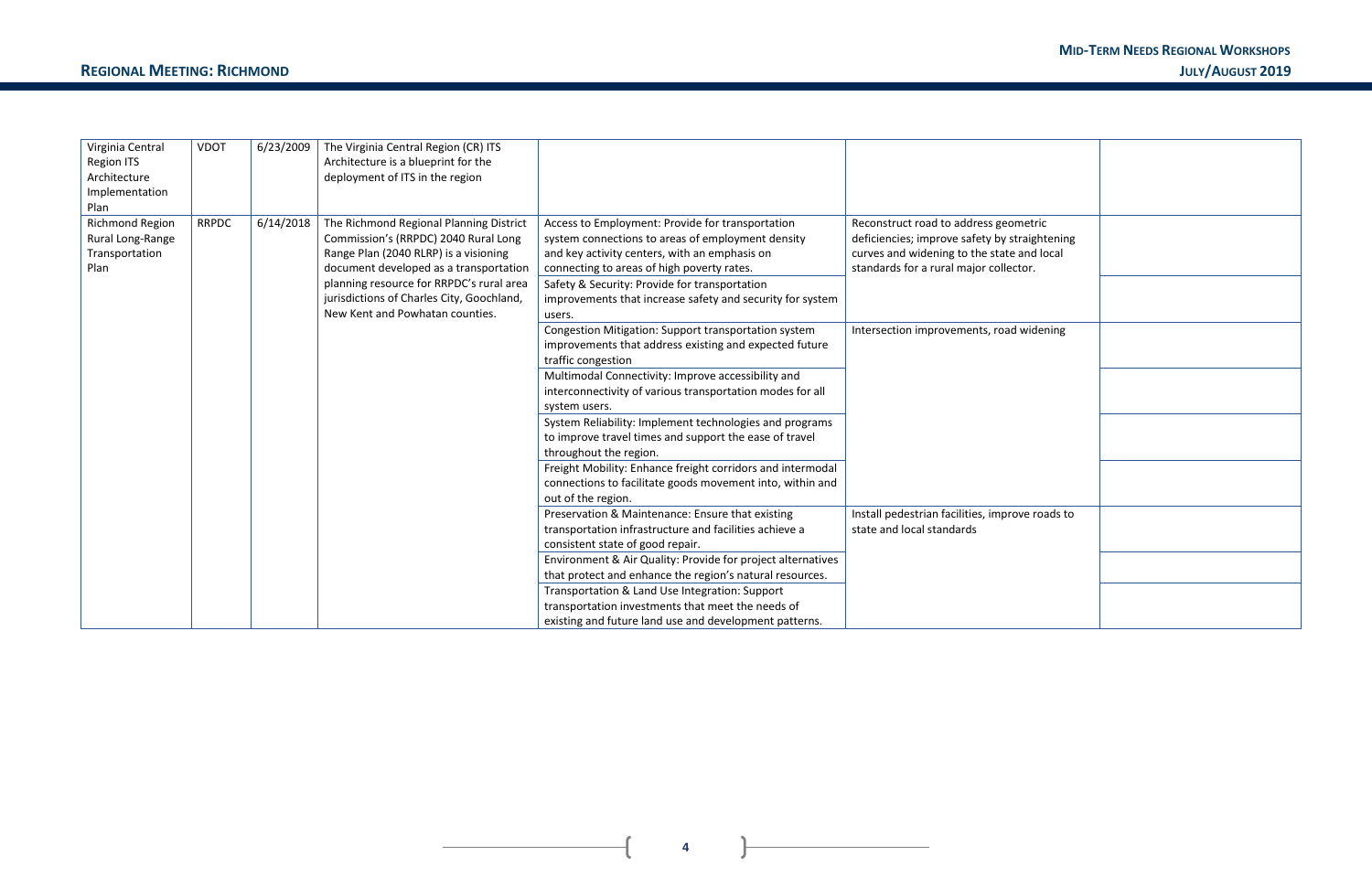# **Urban Development Area Needs Assessment- 2019 Responses**

*Previous responses Italicized* 

| <b>Jurisdiction</b>    | <b>UDAs or DGAs (#)</b>              | <b>VDOT</b><br><b>District</b> | Area | Year<br>sq. mi. Designated | Improvement<br><b>Urgency</b> | <b>Highest Rated Overall Need</b>                                                                                                                        | Internal UDA Specific Multimodal Transportation Needs (Highest Identified<br>Need)                                                                                                                                                                                                                                                                                                      | <b>In Regional</b><br><b>Network</b> |
|------------------------|--------------------------------------|--------------------------------|------|----------------------------|-------------------------------|----------------------------------------------------------------------------------------------------------------------------------------------------------|-----------------------------------------------------------------------------------------------------------------------------------------------------------------------------------------------------------------------------------------------------------------------------------------------------------------------------------------------------------------------------------------|--------------------------------------|
| Amelia County          | <b>Amelia Court House</b><br>Village | Richmond                       | 0.2  | 2011                       |                               | Friendly pedestrian and bicycle environment                                                                                                              | Sidewalks, pedestrian infrastructure, intersection design                                                                                                                                                                                                                                                                                                                               | <b>No</b>                            |
| Chesterfield<br>County | Countywide                           | Richmond                       | 23.3 | 2015                       | Within 5 years                | Access to transportation networks beyond<br>the UDA                                                                                                      | Roadway capacity, roadway operations, transit frequency, transit operations, transit<br>capacity, transit facilities, street grid, bicycle infrastructure, pedestrian infrastructure,<br>complete streets improvements, safety features, on-street parking, off-street parking,<br>intersection design, traffic calming features, improvements to the natural<br>environment, sidewalks | Yes                                  |
| Goochland<br>County    | Countywide (6)                       | Richmond                       | 31.9 | 2015                       | Within 5 years                | Safety for All Users<br>roadway capacity and infrastructure, street grid, pedestrian infrastructure, safety<br>features, intersection design, sidewalks, |                                                                                                                                                                                                                                                                                                                                                                                         | Yes                                  |
| <b>Henrico County</b>  | Innsbrook Area                       | Richmond                       | 2.1  | 2010                       |                               | Access to transportation networks<br>beyond the UDA; Circulation and access within<br>the UDA; Safety for all users                                      | Street grid                                                                                                                                                                                                                                                                                                                                                                             | Yes                                  |
|                        | Richmond-Henrico<br>Turnpike         | Richmond                       |      | 2016                       |                               | Access to transportation networks<br>beyond the UDA; Circulation and access within<br>the UDA; Safety for all users                                      | Street grid                                                                                                                                                                                                                                                                                                                                                                             | Yes                                  |
|                        | Magellan Parkway                     | Richmond                       |      | 2016                       |                               | Access to transportation networks<br>beyond the UDA; Circulation and access within<br>the UDA; Safety for all users                                      | Street grid                                                                                                                                                                                                                                                                                                                                                                             | Yes                                  |
| Powhatan County        | Countywide (3)                       | Richmond                       | 19.0 | 2010                       | Within 5 years                | <b>Safety for All Users</b>                                                                                                                              | Roadway capacity and infrastructure, on-street parking capacity, intersection design,<br>improvements to the natural environment,                                                                                                                                                                                                                                                       | Yes                                  |
| Mecklenburg<br>County  | Town of South Hill                   | Richmond                       | 0.1  | 2012                       | Beyond 5 years                | Safety for All Users                                                                                                                                     | Transit frequency, transit capacity and access, sidewalks,                                                                                                                                                                                                                                                                                                                              | <b>No</b>                            |
| Blackstone             | Town of Blackstone (3)               | Richmond                       | 1.3  | 2016                       | Within 5 years                | Safety for All Users                                                                                                                                     | roadway capacity and infrastructure, pedestrian infrastructure, safety features,<br>intersection design, sidewalks,                                                                                                                                                                                                                                                                     | <b>No</b>                            |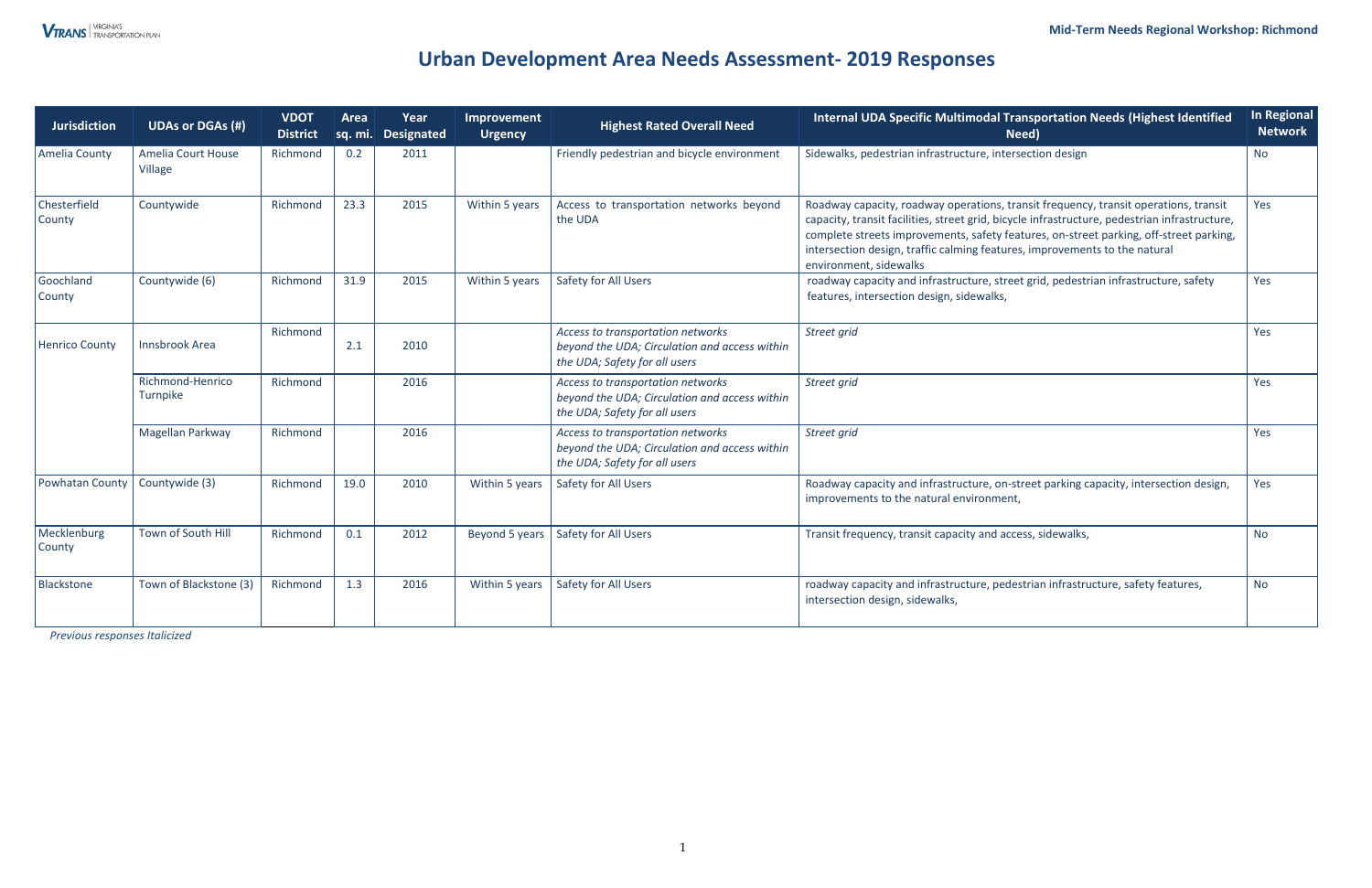$\overline{1}$ 

## **UDA VARIABLES**

| <b>UDA Name</b>                                            | <b>Governing Bodies</b>                                                                                      | Area                               | Year<br><b>Designated</b> | <b>Centerline</b><br><b>Miles</b> | <b>Population and Density</b><br>(Persons per Acre) $1$             | <b>Employment and Density</b><br>(Persons per Acre) <sup>2</sup>                                                                                                                                                                            | <b>UDA Transit</b>                                                                                                                                                                 | <b>Modal Information</b>                                                                                                                                |
|------------------------------------------------------------|--------------------------------------------------------------------------------------------------------------|------------------------------------|---------------------------|-----------------------------------|---------------------------------------------------------------------|---------------------------------------------------------------------------------------------------------------------------------------------------------------------------------------------------------------------------------------------|------------------------------------------------------------------------------------------------------------------------------------------------------------------------------------|---------------------------------------------------------------------------------------------------------------------------------------------------------|
| Goochland<br>County -<br>Centerville<br>Village            | PDC: Richmond Regional<br>MPO: Richmond Regional TPO<br>District: Richmond<br>Jurisdiction: Goochland County | Sq. miles: 4.98<br>Acres: 3,185.65 | 2015                      | 39.22                             | <b>UDA Population: 679</b><br><b>UDA Population Density: 0.21</b>   | UDA employment: 944<br>Total UDA employment in freight related industries: 130<br>Total UDA employment in local serving industries: 501<br>Total UDA employment in knowledge-based industries: 313<br>UDA Employment density: 0.30          | Percent of UDA population served by<br>transit (within 1/4 mile of transit<br>stop): 1%<br>Percent of UDA employment served<br>by transit (within 1/4 mile of transit<br>stop): 1% | Number of bus stops: 5<br>Miles of bus routes: 0<br>Number of ferry stops: 0<br>Miles of ferry routes: 0<br>Number of rail stops: 0<br>Miles of rail: 0 |
| Goochland<br>County-<br>Goochland<br>Courthouse<br>Village | PDC: Richmond Regional<br>MPO: Richmond Regional TPO<br>District: Richmond<br>Jurisdiction: Goochland County | Sq. miles: 6.11<br>Acres: 3,911.05 | 2015                      | 24.42                             | <b>UDA Population: 871</b><br><b>UDA Population Density: 0.22</b>   | UDA employment: 1,953<br>Total UDA employment in freight related industries: 21<br>Total UDA employment in local serving industries: 1,900<br>Total UDA employment in knowledge-based industries: 33<br>UDA Employment density: 0.50        | Percent of UDA population served by<br>transit (within 1/4 mile of transit<br>stop): 0%<br>Percent of UDA employment served<br>by transit (within 1/4 mile of transit<br>stop): 0% | Number of bus stops: 0<br>Miles of bus routes: 0<br>Number of ferry stops: 0<br>Miles of ferry routes: 0<br>Number of rail stops: 0<br>Miles of rail: 0 |
| Goochland<br>County-<br>Manakin<br>Village                 | PDC: Richmond Regional<br>MPO: Richmond Regional TPO<br>District: Richmond<br>Jurisdiction: Goochland County | Sq. miles: 2.52<br>Acres: 1,613.26 | 2015                      | 16.57                             | <b>UDA Population: 479</b><br><b>UDA Population Density: 0.30</b>   | UDA employment: 428<br>Total UDA employment in freight related industries: 50<br>Total UDA employment in local serving industries: 95<br>Total UDA employment in knowledge-based industries: 283<br>UDA Employment density: 0.27            | Percent of UDA population served by<br>transit (within 1/4 mile of transit<br>stop): 0%<br>Percent of UDA employment served<br>by transit (within 1/4 mile of transit<br>stop): 0% | Number of bus stops: 0<br>Miles of bus routes: 0<br>Number of ferry stops: 0<br>Miles of ferry routes: 0<br>Number of rail stops: 0<br>Miles of rail: 0 |
| Goochland<br>County-Oilville<br>Village                    | PDC: Richmond Regional<br>MPO: Richmond Regional TPO<br>District: Richmond<br>Jurisdiction: Goochland County | Sq. miles: 3.57<br>Acres: 2,282.62 | 2015                      | 26.49                             | <b>UDA Population: 407</b><br><b>UDA Population Density: 0.18</b>   | UDA employment: 470<br>Total UDA employment in freight related industries: 367<br>Total UDA employment in local serving industries: 75<br>Total UDA employment in knowledge-based industries: 27<br>UDA Employment density: 0.21            | Percent of UDA population served by<br>transit (within 1/4 mile of transit<br>stop): 0%<br>Percent of UDA employment served<br>by transit (within 1/4 mile of transit<br>stop): 0% | Number of bus stops: 0<br>Miles of bus routes: 0<br>Number of ferry stops: 0<br>Miles of ferry routes: 0<br>Number of rail stops: 0<br>Miles of rail: 0 |
| Goochland<br>County-River<br>Road<br>Communities           | PDC: Richmond Regional<br>MPO: Richmond Regional TPO<br>District: Richmond<br>Jurisdiction: Goochland County | Sq. miles: 7.17<br>Acres: 4,590.67 | 2015                      | 36.30                             | <b>UDA Population: 1,660</b><br><b>UDA Population Density: 0.36</b> | UDA employment: 198<br>Total UDA employment in freight related industries: 26<br>Total UDA employment in local serving industries: 100<br>Total UDA employment in knowledge-based industries: 73<br>UDA Employment density: 0.04            | Percent of UDA population served by<br>transit (within 1/4 mile of transit<br>stop): 0%<br>Percent of UDA employment served<br>by transit (within 1/4 mile of transit<br>stop): 0% | Number of bus stops: 0<br>Miles of bus routes: 0<br>Number of ferry stops: 0<br>Miles of ferry routes: 0<br>Number of rail stops: 0<br>Miles of rail: 0 |
| Goochland<br>County-West<br>Creek Area                     | PDC: Richmond Regional<br>MPO: Richmond Regional TPO<br>District: Richmond<br>Jurisdiction: Goochland County | Sq. miles: 7.52<br>Acres: 4,810.48 | 2015                      | 49.06                             | <b>UDA Population: 1,173</b><br><b>UDA Population Density: 0.24</b> | UDA employment: 9,170<br>Total UDA employment in freight related industries: 163<br>Total UDA employment in local serving industries: 7,628<br>Total UDA employment in knowledge-based industries:<br>1,379<br>UDA Employment density: 1.91 | Percent of UDA population served by<br>transit (within 1/4 mile of transit<br>stop): 0%<br>Percent of UDA employment served<br>by transit (within 1/4 mile of transit<br>stop): 0% | Number of bus stops: 0<br>Miles of bus routes: 0<br>Number of ferry stops: 0<br>Miles of ferry routes: 0<br>Number of rail stops: 0<br>Miles of rail: 0 |